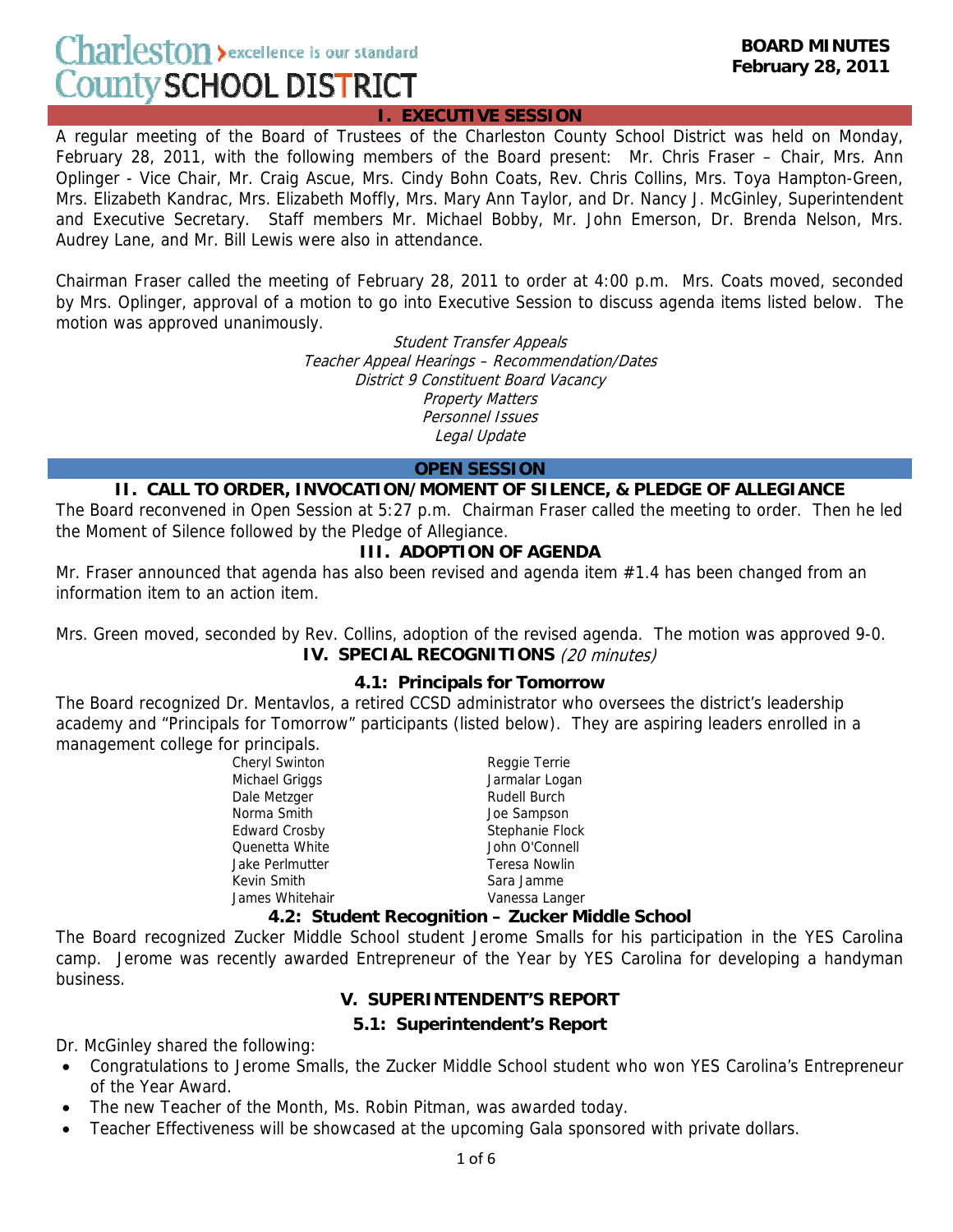- During this difficult budget period, the key investment is top quality teachers.
- There are no easy answers or choices. District salaries over \$50,000 were listed in the newspaper last Saturday. Current salaries were set in 2005 when Palmer and Cay conducted a comparative salary study in Southeast. Classified, teachers and administrators' salaries were adjusted beginning with classified employees. When it comes to a pay cut, Dr. McGinley said she will start with the Administrators, then elimination of 60-70 non school staff. She further stated that the key is to focus on what's best for students and she will be truthful to board and community.
- Stall and North Charleston High School –potential merger meetings were held last week. Letters were sent out to solicit help in the selection of Task Force members to include teachers, parents, and community members.

Mrs. Kandrac requested information on the cost of the Palmer & Cay Study. The superintendent said she would get this information to the Board in the near future.

Mrs. Kandrac asked about the District's logo and why it was used on the envelope containing her invitation to the Gala. She also asked for any Gala expenses that were covered by the district. Mrs. Audrey Lane responded that amount raised for the Gala exceeded the amount needed to fund the Gala and if CCSD funds were used for anything related to the Gala, the district would be reimbursed. In response to Mrs. Kandac's request for a list of contributors, Mrs. Lane said the board received the list earlier. However, an updated one will be provided.

# **VI. VISITORS, PUBLIC COMMUNICATIONS**

- 1. Mr. Dwight Holmes and Mr. John Atherlon, CCSD employees, expressed concerns regarding the Outsourcing of Custodians.
- 2. Mrs. Beverly Burch, vice chair of the International Ministerial Alliance, addressed the Board regarding district plans to combine Stall and North Charleston High School. Mrs. Birch said deferring action on the merger was a good idea because more time is needed time to improve programs. She requested there be some stability and consistency at Stall and NCHS and urged staff to access motive and goals and educate all students.
- 3. Mr. Jeff Gleim, a Waggoner Terrace representative addressed the Board regarding a Montessori program at James Simons. He requested a timeline for programming decisions for J Simons.
- 4. Ms. Christy Spears thanked Board for Orchestra program and impact it has had on her daughter. She urged the Board to support for the Strings Program.
- 5. Mr. Michael Miller, a member of the North Charleston High School Improvement Council, addressed the Board regarding the proposed merger for North Charleston High School and Stall High merger. He spoke of the number of students reading below level and expressed concerns that teachers and other faculty members were not involved in proposed merger plans. He also asked the Board to allow the principal at North Charleston High the three years she was promised to bring school up to par.
- 6. Dr. Franklin Ashley applauded board for lifting ban against a downtown constituent. He spoke of 1<sup>st</sup> and  $14<sup>th</sup>$  amendments which protects the interest of such individuals.
- 7. Mr. Henry Copeland commented about the freedom of speech and due process. He spoke of Jan 21<sup>st</sup> letter he received from the superintendent and said under statute 59-19-510 and 520; he is entitled to a hearing. While a hearing was requested, he has not gotten response.
- 8. Ms. Ashley Marshall regarding the 2011 budget. She suggested everyone urge Legislators to address budget issues so CCSD wouldn't have to rely on sales tax. She also said Day Porters should not be eliminated.
- 9. Ms. Cally Shell addressed the Board regarding Day Porters. She urged the Board to reconsider decision made earlier about outsourcing Day Porters.

# **VII. APPROVAL OF MINUTES/EXECUTIVE SESSION AGENDA ITEMS**

# **7.1: A. Open Session Minutes of January 24, 2011**

# **B. Open Session Minutes of February 28, 2011**

Mrs. Green moved, seconded by Rev. Collins, approval of the Open Session Minutes of January 24, 2011. The motion was approved 9-0.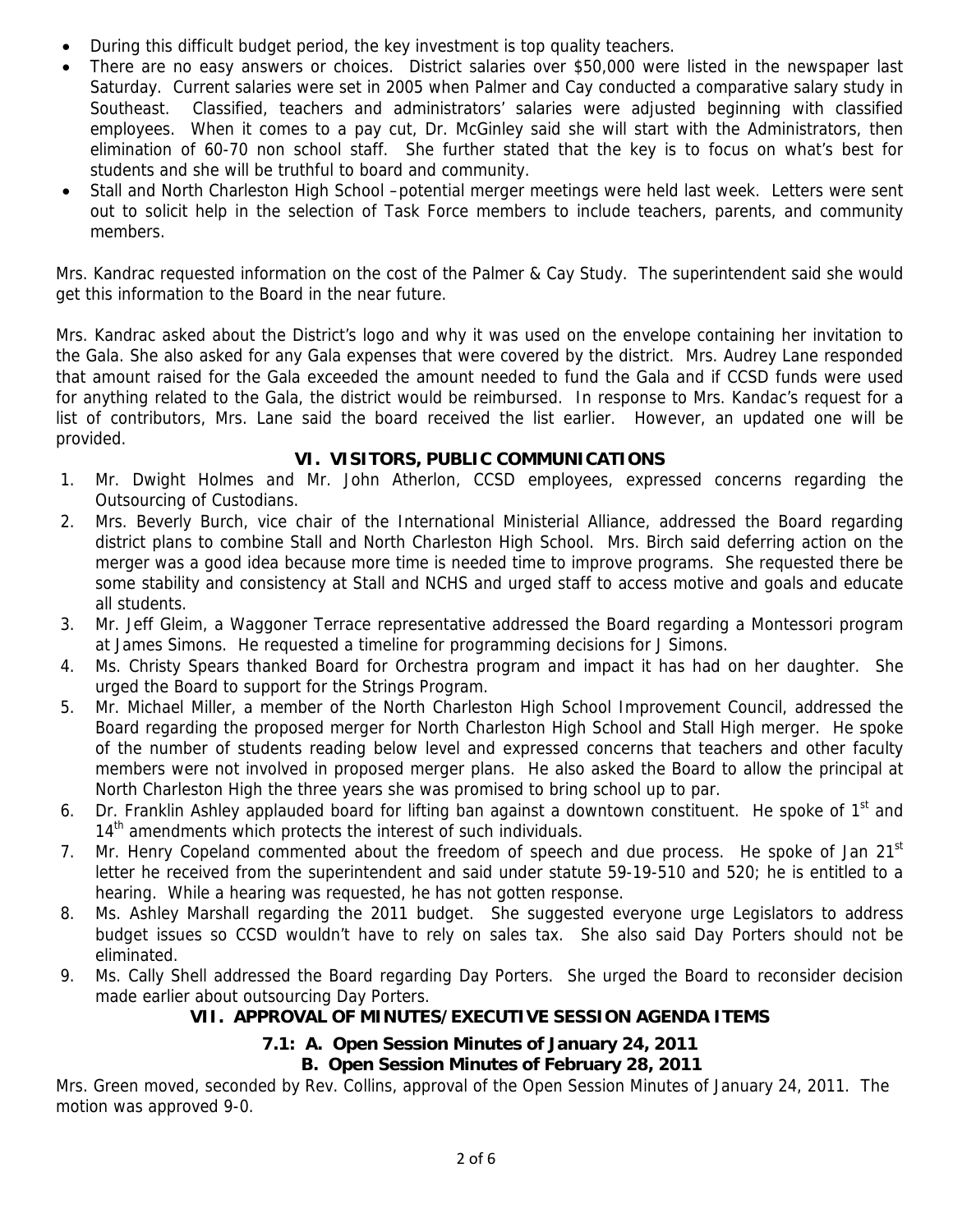Mrs. Green moved, seconded by Mrs. Oplinger, approval of the Open Session Minutes of February 28, 2011. The motion was approved 9-0

## **7.2: Motions of Executive Session of February 28, 2011**

- 1.1: Student Transfer Appeals The Board approved student transfers A and B to James Island Middle School, student transfer appeals D, E, F, were also approved; student transfer appeals C, G, H, I, J, K, L, M, N, P, Q and R were denied for lack of space. The motion was approved 9-0.
- 1.2: Teacher Appeal Hearings The Board upheld staff's recommendation to terminate a District 2 Administrator. The motion was approved 7-2 (Mrs. Kandrac and Mrs. Moffly opposed). Also during Executive Session, the Board identified future dates for teacher appeal hearings.
- 1.3: District 9 Constituent Board Vacancy The Board approved the recommendation of the District 9 Constituent Board to appoint Pastor Mary Stoney to serve in a vacated position that expires November 2012. The motion was approved 9-0.
- 1.4: Property Matters The Board approved the recommendation for Rivers Phase I Seismic Restoration and Core Utilities construction contract award to M.B. Kahn Construction Company, Inc. for the stipulated sum of \$9,323,000, Capital Funds. The motion was approved 9-0.
- 1.5: Personnel Issues The Board received information on Personnel Matters in Executive Session. No action was taken.
- 1.6: Legal Update The Board received information on Personnel Matters in Executive Session. No action was taken.

#### **7.3: Financial Minutes**

- A. **Revised Minutes January 24, 2011** Mrs. Oplinger moved, seconded by Rev. Collins approval of the Revised January 24, 2011 Financial Minutes. The vote was 9-0.
- B. **Minutes of February 14, 2011** Mrs. Oplinger moved, seconded by Rev. Collins approval of the February 14, 2011 Financial Minutes. The vote was 9-0.

#### **VIII. COMMITTEE REPORT(S)**

#### **8.1: Finance & Audit Committee**

#### A. **CCSD Procurement Code –** Mr. Bobby

 Mrs. Coats reported that the Finance and Audit Committee has not met since the last board meeting. Therefore, there are no new items to report on. However, on behalf of the Finance and Audit Committee, Mrs. Coats moved approval of the Procurement Code that was provided to the Board February 14, 2011 for approval. Mrs. Moffly suggested one revision be made on exemption, appendix B – Policy and Legal Services – Appendix 7.10. 1.6B – that is to strike "subject to superintendent's approval". She added the board shouldn't have to seek approval from the superintendent to request an audit.

 After Mr. Fraser said that was not the intent, Mr. Bobby said the revision was not a significant adjustment. It does not preclude the board from involvement in the decision. However, it requires Superintendent's approval to move forward. Mrs. Moffly said 8.2-21B mentions oversight by Board of Trustees page #8. (Section 540). At this time, Mr. Bobby suggested that part be returned to the Finance and Audit for additional revisions. However, he requested approval for the remainder of the document.

 Mrs. Moffly moved, seconded by Mrs. Kandrac, to amend the procurement code, thereby striking the statement "subject to the superintendent's approval" from 710.16D. Mr. Fraser stated Mrs. Moffly is asking for the Board to make decisions which are not subject to the superintendent's decision. Mr. Bobby shared the state code requirement s which mentions approval of Board before the Superintendent on contracts for accounting and auditing services. He suggested the board delay decision it's decision and look at all occurrences of that statement.

 Chairman Fraser called for the Board's vote on proposed bylaw amendment. The vote failed, 6-3 (Rev. Collins, Mrs. Kandrac, and Mrs. Moffly opposed).

 Mrs. Taylor moved the Finance and Audit Committee research the Procurement Audit document and determine required wording of the Procurement Code and provide input for board approval. The motion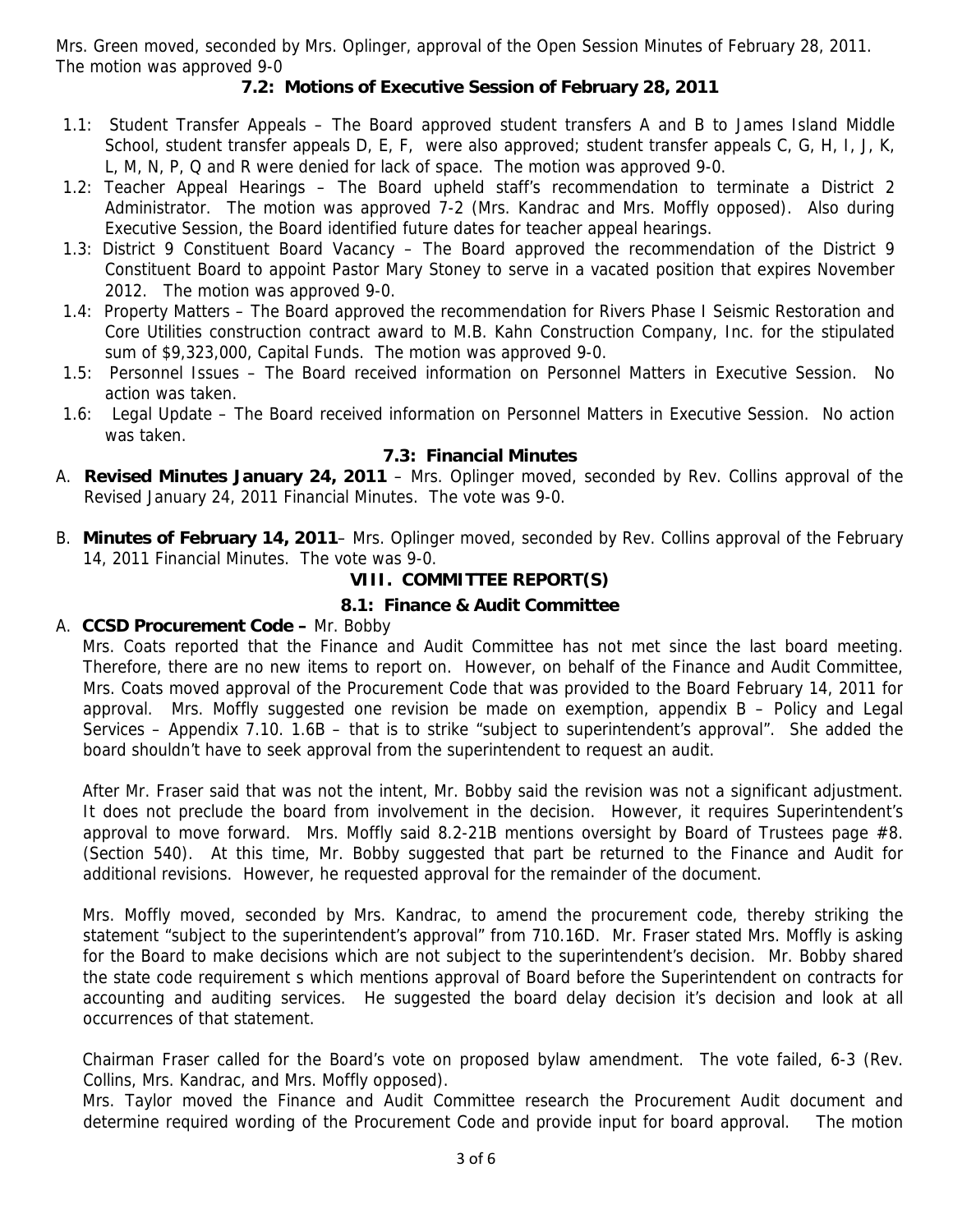was approved 7-2 (Mrs. Kandrac and Mrs. Moffly opposed).

# **8.2: Policy Committee**

## **A. Health Advisory Committee Bylaw**

Mrs. Moffly said she rewrote according to state bylaws which gives the Board leeway. Also she supports the amendment submitted by Mrs. Taylor to add a CCSD employee to the Health Advisory Committee. Mr. Fraser suggested the bylaws go back to the Policy Committee for further review.

Mrs. Moffly moved, seconded by Mrs. Kandrac, approval of the proposed bylaws which will be amended later. Mrs. Moffly said state law doesn't require Health Committee bylaws. Then Mrs. Green moved, seconded by Mrs. Oplinger to defer the approval of the addendum to the Health Advisory Bylaws submitted by Mrs. Moffly to allow the Board time to review the addendum before adding them to the bylaws. The motion was approved 9-0. Mr. Fraser requested individual Board members provide input to the committee in advance of the next meeting allowing the Policy Committee time for review and discussion.

B. **Policy Revision** – Second Reading GDQD - Discipline, Suspension & Dismissal of Classified Staff – Rev. Collins requested the second reading be deferred to allow him time to share his concerns with Mr. Bobby. However, the policy was approved 7-2 (Rev. Collins and Mrs. Kandrac opposed).

Mrs. Oplinger announced that the Policy Committee will meet on March  $2<sup>nd</sup>$  at 9 a.m.

## **IX. MANAGEMENT REPORT(S)**

## **9.1: Financial Report – Capital Projects – December 2010**

The Board received the Capital Projects December 2010 Financial Report as information. Mr. Bobby highlighted changes on the first page which is due to the closing of projects. Also he shared information on funds remaining and unencumbered funds which he said will be swept into contingency fund.

Mr. Bobby and Mr. Lewis responded to questions from Mrs. Coats and timeline for transfer of funds to the contingency fund, fees and process.

## **X. CAE UPDATE**

## **10.1: Fifth Grade Pre-Advanced Studies Program – Mr. Paul Padron - Haut Gap MS**

Mr. Padron shared info about the 5<sup>th</sup> Grade Pre-Advanced Studies Program which was piloted at H. Gap and gained a lot of attention. Program is to get students ready for advanced studies.

## **XI. POTENTIAL CONSENT AGENDA ITEMS**

## **11.1: Academic Calendar 2011-2012**

Dr. Gepford responded to questions from Mrs. Kandrac regarding the number of individuals who responded to revised survey and the comment section added. Dr. Gepford said 3,000 responded from students, parents and employees. Also he said a column added after the February 14<sup>th</sup> meeting and comments received are included in the agenda packet. Also, comments were received from staff included a request to reduce the calendar by 10 days, make adjustments for early release time, and align CCSD's calendar with surrounding counties.

Mrs. Coats moved, seconded by Mrs. Green approval of the 2011-2012 Academic Calendar. The motion was approved 9-0.

#### **11.2: Approval of Applications for Continuation of Pilot Programs**

Mrs. Coats moved, seconded by Mrs. Green approval of the Pilot Applications for Continuation at Stall High. The motion was approved 8-1 (Mrs. Kandrac opposed).

## **11.3: Day Porters – Ascue, Collins, Moffly and Taylor**

Mr. Ascue expressed concerns about outsourcing Day Porters. He suggested day porters be given the same care and concern given to administrators and other district employees. He commented on the pride day porter display while doing their jobs and urged staff to consider taking care of this group of employees. Rev. Collins commented on the lack of information provided about day porters at the last board meeting. He said the savings of \$90,000 is not justified and day porters shouldn't have to bear the burden of budget deficit. He said if necessary the Board should consider weeding and reducing day porter positions on an annual basis. Rev. Collins urged the Board to reconsider motion of Feb  $14<sup>th</sup>$  to outsource day porters. Mr. Ascue agreed. In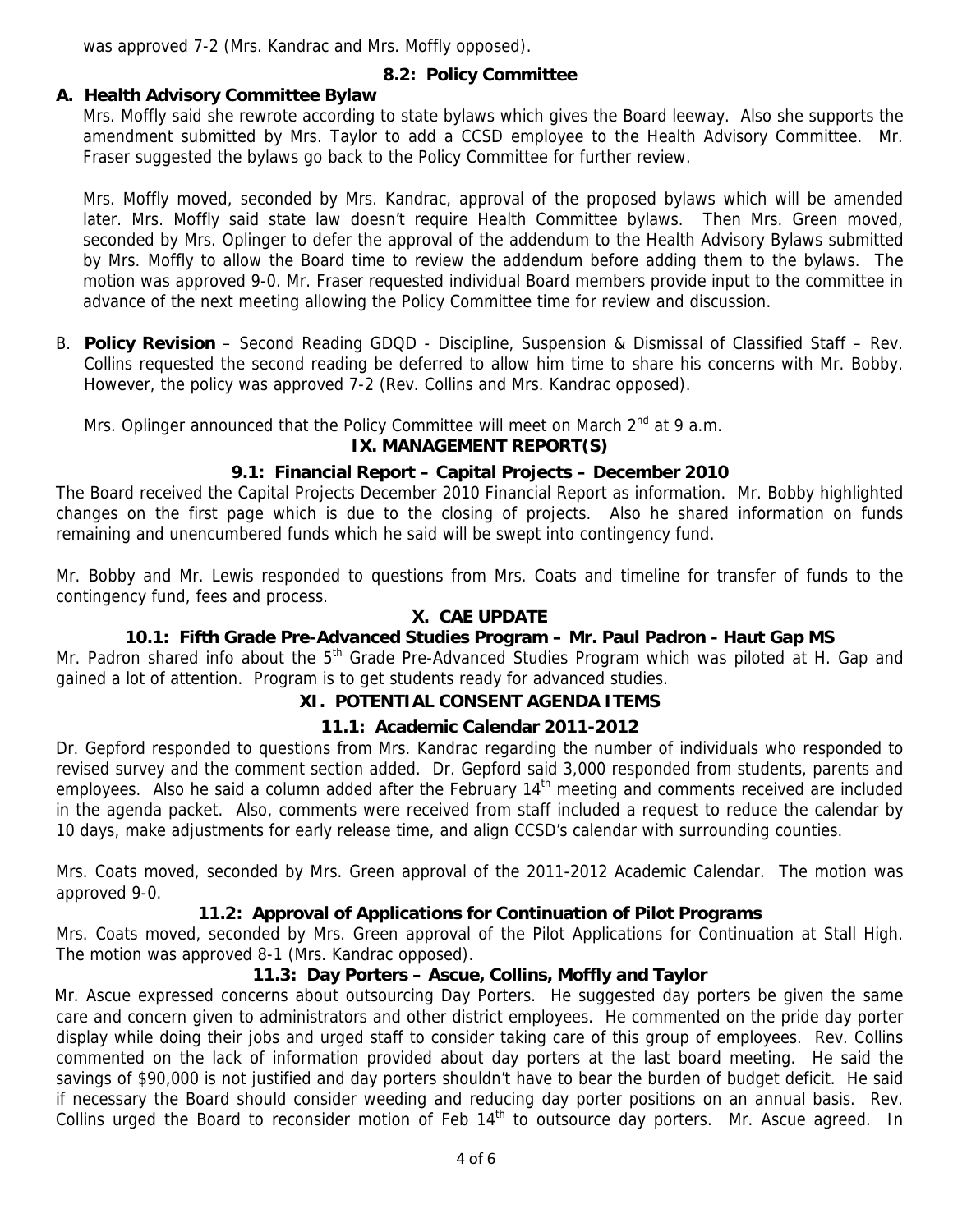response, Mr. Bobby said many day porters are long term employees who take pride in work has not gone unknown or unappreciated. However, Outsourcing Day Porters has been a topic of discussion since 2008. The hard decision, to act on, it has been delayed until now. Mr. Bobby said additional recommendations made it necessary to take actions this year that were not taken in past--CCSD has contracts with three custodial service providers. That gives the district the ability to work with service providers to get them to hire existing staff and address benefits and pay. Also Mr. Bobby said, in looking at custodial experience, staff is looking for ways senior day porters could continue their retirement with a service provider. Meetings are being held with day porters and Mr. Dennis Burgess, service providers and Ms. Mina Agujia, the Human Resource Director, for a smooth transition. While some things not finalized, most day porters who want to continue may be able to do so in 11, not 12 month positions.

In response to Mr. Ascue's question about the bid process and the experience of the three companies, Mr. Bobby said the companies have five-year contracts and they are in year three now. Mr. Ascue also asked about principals at autonomous schools and their ability to keep day porter. Mrs. Taylor suggested assignment of day porter should be based on performance. Rev. Collins suggested staff to bring a recommendation next year to save jobs and keep people working. Mrs. Moffly also questioned the number of vice principals at Burke High, suggesting there were too many principals for the student population.

Mr. Fraser said every employee is valued and every employee does the best they can. While many things tied to state, and resources, it is necessary not talk about whether someone is paid too much or too little because CCSD Employees paid at market rate. He urged Board members not to target individual staff members.

### **11.4: Fiscal Year 2012 Budget Reductions**

A. **Administrative Payroll Reduction** – 6% - Mrs. Oplinger moved, second by Mrs. Green. The motion was approved 5-4 (Rev. Collins, Mrs. Kandrac, Mrs. Moffly and Mrs. Taylor). In response to Mrs. Coats question about Cost of Living increases in 2010, Mr. Bobby said no one in this group received a cost of living raise. Mrs. Coats asked if any are scheduled to receive an increase based on contracts for 2011. Mr. Bobby said not to his knowledge. Mrs. Coats expressed concerns about the furlough plan suggesting that administrators stagger their time off so forty-one of the administrators are not absent at the same time. Mr. Bobby said winter and spring breaks will be considered.

Mrs. Kandrac commented on contract recommendation letters signed by the superintendent and the intern who was previously hired in last three months. She suggested district go back in 2009 salaries for everyone when resources began to decline. Mr. Bobby said it may be necessary to make more cuts because of additional state budget cuts since Health care and Education cuts are being considered.

- B. **Reduction in Staff Restructuring/Reorganization of Learning Communities** Mrs. Oplinger moved, seconded by Mrs. Green, approval of the Reduction in Staff Recommendation to Restructure and Reorganize the Learning Communities. The motion was approved 9-0.
- C. **Administrative Level Reductions** Mrs. Oplinger moved, seconded by Mrs. Green, approval of the Administrative Level Reductions. The motion was approved 9-0.
- D. **Driver's Education Program (elimination and out-sourcing) for CCSD** Mrs. Oplinger moved, seconded by Mrs. Green, approval of the Driver's Education Program. The motion was approved 9-0. Mrs. Moffly said would like to see district work with the state department of education to get outside credits for Driver Education.
- E. **Contract Issuance for Induction, Retired, VIF (Visiting International Faculty) and Letter of Agreement Teachers** – Mrs. Oplinger moved, seconded by Mrs. Green approval of the Contract Issuance for Induction, Retired, VIF, and Letter of Agreement Teachers. The motion was approved 9-0.

In response to Mrs. Oplinger's question about the savings, Mr. Bobby said the intent is not to have a savings at this time. He said action is recommended at this time because fifty or more positions may be displaced and/or replaced due to proposed administrative reductions. He spoke about the screening process used to determine who would be offered a contract. Also, he said about the number of new teachers employed in the Innovation Zone, it's necessary to look at induction teachers' performance to determine contract issuance. In response to Rev. Collins question about reductions for Retired Employees,